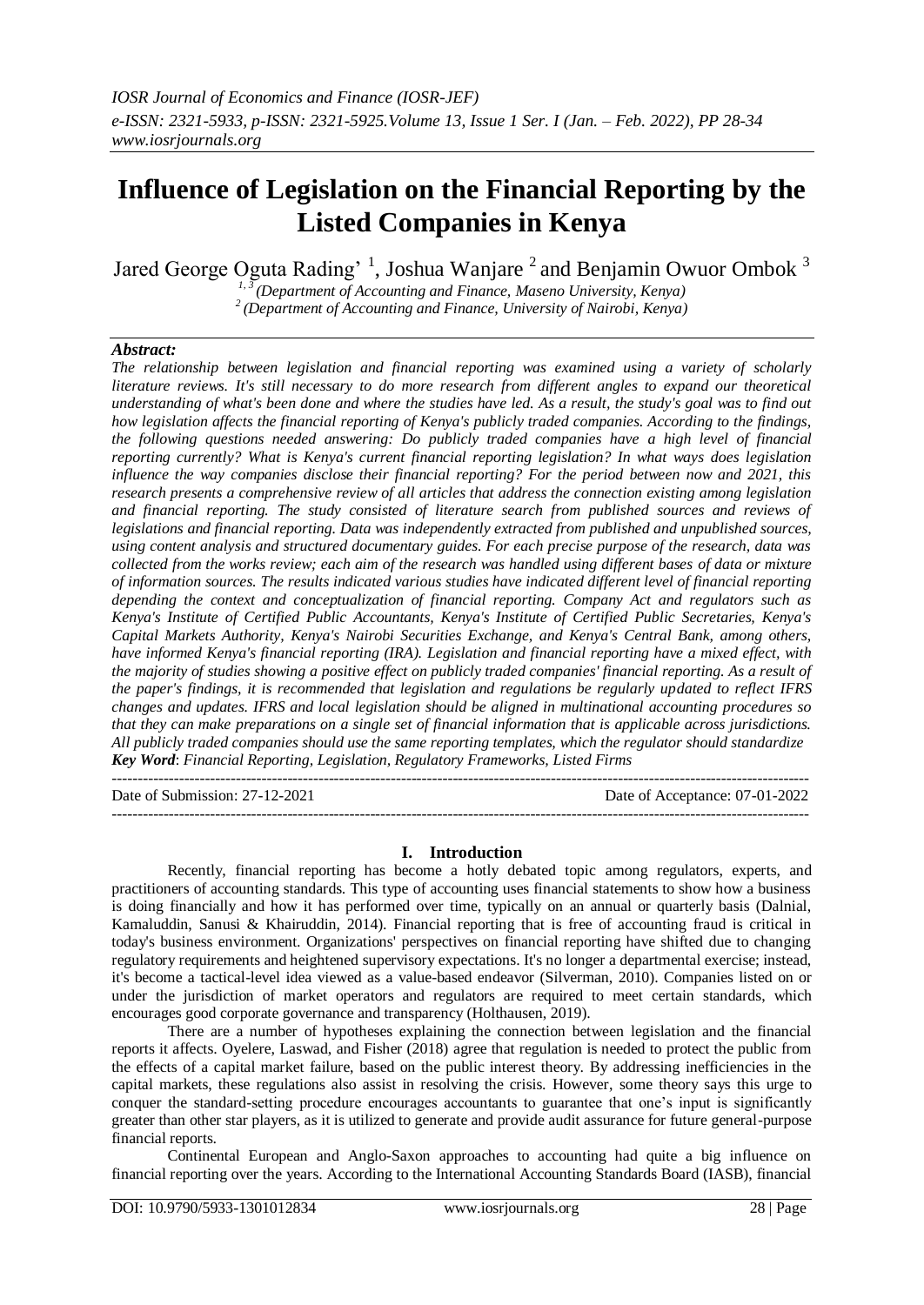statements are derived from Anglo-Saxon or Anglophone accounting. Until the twentieth century, countries like England, the United States, Canada, and New Zealand were free to reveal financial information. The historical background of business in Continental Europe, though not in Anglo-Saxon accounting, is the source of Continental European accounting. The European trend has its roots in the French model, which was later sequenced and authored in Napoleon's Commercial Code (Rathke, Santana, and Dalmácio, 2016). (1807). Countries like France, Belgium, and Italy have adopted the French model's annual inventory (balance sheet) for all businesses.

International Financial Reporting Standards (IFRS) development is facilitated by the globalization of business, according to UNCTD (2008). A single set of high-quality international accounting standards will have enormous benefits for developing and emerging economies, according to McCreevy (2005) and Tweedie (2006). Enable a stable and liquid capital market for them, which will have a positive impact on their economic growth. Using unfamiliar standards (such as national standards) raises the cost of capital, which reduces inflows of foreign investment, according to the authors.

Financial reporting interpretation does remain problematic, however, due to disparities between different regulatory and legislative frameworks as well as differing financial reporting procedures and procedures (Wang, Chen, Chin & Zheng, 2017). Written legislation contains legally binding standards and is formed or established by a state institution through procedures stipulated in a statute regulation by a state institution or a state official. For the sake of efficient and transparent fiscal management, the legislation mandates the maintenance of financial records and audits by all government entities as well as other public entities (Kenya, 2010). Several initiatives to encourage healthy financial reporting practices have been initiated to enhance financial reporting quality. Kenya's Public Sector Accounting Standard Board (PSASB-K), the Nairobi Securities Exchange, and Capital Market Authority (CMA) have all taken initiatives like awarding cash prizes to people who put out fires (NSE).

Existing legislation and regulations in Kenya call for listed companies to be transparent and accountable. Firms with a Kenyan stock exchange listing are required to submit quarterly and half-year financial reports, as well as annual audited financial reports. To comply with IFRS, financial statements must be prepared and presented, and they must also be reviewed in accord with International Standards on Auditing (ISA) (ISA). As a result, the ICPAK, NSE, and CMA have created the Financial Reporting Award (FiRe), which evaluates the annual reports of participating companies and recognizes the ones that adhere the most closely to IFRS standards. CMA Guidelines also encourage companies to provide additional information on director and management remuneration, as well (Evelia, 2018).

The IFRS National Reporting Framework has been fully adapted in Kenyan accounting practices. To regulate accountants' activities and develop a framework for accounting and corporate reporting, the Institute of Certified Public Accountants of Kenya (ICPAK, 2011). ICPAK has developed close working relationships and dialogue with a variety of stakeholders, including the government, parliament, and regulators, in order to incorporate IFRSs into various laws governing reporting (www.icpak.com, 2015). One of ICPAK's key stakeholders was the Central Bank of Kenya (CBK), as well as other regulators such as the Capital Markets Authority (CMA) and the Retirement Benefits Authority (RBA) (Business daily, January 9, 2018). IFRS implementation is the responsibility of ICPAK, which has been assigned a jurisdiction profile (www.apsea.or.ke, 2015)

Kenya is specifically having Nairobi stock exchange as the one and only giant stock exchange in the entire nation.All publicly traded companies must use IFRS as of the end of the fiscal year ended December 31, 1999, and thereafter. Additionally, there is an IFRS set designed specifically for small and medium-sized businesses. Since the use of IFRS in reporting by publicly traded companies has been mandated, the goal of this research is to determine whether there is evidence that the value of financial reports has enhanced as a result (Ayako, Kungu & Githui, 2018).

In the direction of ensuring that the existing financial reporting practice is maintained to the greatest extent possible, exercising control and legislation powers over not only reporting and auditing but also assurance requirements is justifiable (Dobija, 2015). The increased calls for financial reporting harmonization are aimed at protecting investors' concerns. As a result, capital markets are made more reliable, domestic firms' capital costs are reduced as a result of international listing, and national standard setting costs are offloaded. This was made possible by the creation of the International Financial Reporting Standards (IFRS), whose adoption has resulted in vastly improved financial reporting quality, increased efficiency for companies listed on the stock exchange, and increased transparency and understandability of results (Jayasinghe, Adhikari, Soobaro & Malagila, 2021).

Regulation of financial statement preparation is required due to a numerous of reasons, including the need for users of financial statements to receive at least a basic minimum amount of information, as well as the need for the economic data to be comparable and consistent across industries and geographies. Increasingly, this is an international arena due to the rise of multinational corporations and investments from around the world.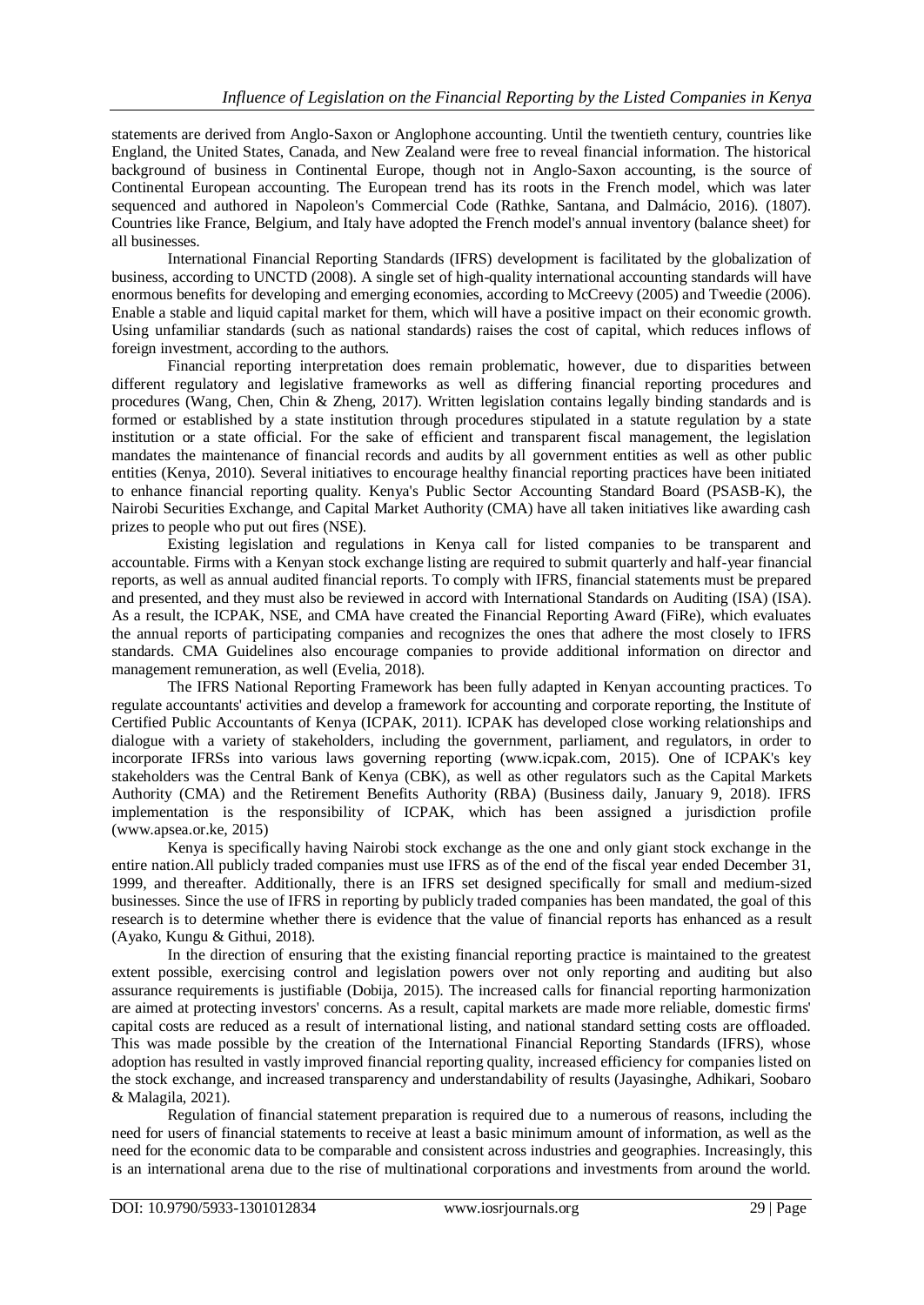The goal is to boost user confidence in the financial reporting process and regulate corporate behavior toward their investors. These objectives cannot be achieved solely by enforcing financial reporting standards. Legal and market-based regulations must also be implemented (Akhmedjanov, 2019).

## *Statement of the Problem*

In the United States, companies such as Enron and WorldCom have engaged in questionable financial reporting practices. Kenya's lack of corporate governance is responsible for a number of high-profile corporate scandals, including the collapse of Eurobank in 2004, the discovery of secret overseas bank accounts used to divert company funds by some directors at CMC Motors (Madiavale, 2011), as cited by Iraya and Mwangi (2015), and the alleged manipulation of accounts to the tune of Ksh 1.04 billion at Uchumi Supermarkets (Mwangi) by the CFO and the CEO (Herbling, 2016). In Kenya, institutional investors view financial reporting quality as poor, according to Kariuki and Jagongo, who think more can be done to raise the standard of financial reporting (2013).

According to their findings, the implementation of international accounting standards has resulted in better financial reporting for investors. There was no clear improvement in the quality of accounting in Kenya after adopting IFRS, as found by Outa (2011), suggesting a similar sentiment among the investment community. Robust legislation is needed, according to Iraya and colleagues (2015), in order to have effective financial reporting. Okwoli (2012) asserts that the introduction of IFRS must have the support of government officials at all levels. Typically, to enforce the adoption of the new standards, governments at all levels must compel infrastructure and institutional reforms. According to Olayinka (2012), the IFRS issue has become a toy because of the lack of necessary legislative and legal changes that go along with the adoption. As a result, the following questions will be addressed in this research:

- i. What is the existing level of financial reporting among listed firms?
- ii. What is the existing legislation in regard to financial reporting in Kenya?
- iii. What is the effect of legislation on financial reporting?

# **II. Literature Review**

Irwandi and Pamungkas (2020) looked into the influences that affect the excellence of financial reporting in the manufacturing industry, which is a major factor in a company's overall financial health. Between 2015 and 2018, statistics were gathered from the annual reports of Indonesian-listed manufacturing corporations. Investor distrust affects financial reporting quality, while legislation acts as a controlling variable, strengthening the link among investor suspicion and financial reporting quality. These findings are consistent with previous research.

When looking at non-financial voluntary disclosure, Evelia (2018) also looked at corporate disclosure's financial reporting and the factors driving it. For a period of five years, from 2013 to 2017, a sample of eleven companies from Kenya's listed entities was selected and its integrated reports were analyzed. It was found that financial reporting and regulatory framework have a strong connection when the statistics were analyzed with the statistical package for social science (SPSS).

According to Conyinno and Chepkirui (2016), insurance companies in Kenya prepare financial reports based on a variety of factors. Information about the adoption of International Financial Reporting Standards (IFRS), data integrity, competence of financial report preparers, and regulatory environment disclosures were all taken into consideration. Using descriptive research, market share data was gathered from Kenya's five largest publicly traded insurance companies. There was a weaker connection found between the Regulatory Framework and financial report preparation.

According to Kisaku (2017), non-profit financial reporting frameworks have an impact on the quality of the financial reports that are generated by those organizations. In order to gather data, researchers randomly selected 74 NFPOs and had them complete a survey with a specially designed instrument. Financial reporting frameworks had no discernible impact on the quality of financial reports, according to the results of a recent study. A special NFPO financial reporting framework could be developed in light of these findings, according to researchers. Having a framework like this would benefit external auditors because it would make following standard guidelines for external auditors for reporting easier.

According to Abanga (2017), after Kenya's semi-autonomous government agencies adopted International Public Sector Accounting Standards (IPSAS- accrual), the quality of financial reporting was evaluated. Researchers examined the years leading up to and following adoption as a subject of their investigation (2011-2013). The quality of financial reporting improved after the implementation of IPSAS, according to the findings. IPSAS standards should be required to be strictly followed by practitioners to achieve high-quality financial reporting, as found in this study. For newer, semi-autonomous government agencies to improve the quality of their financial reporting systems, legislation should be drafted.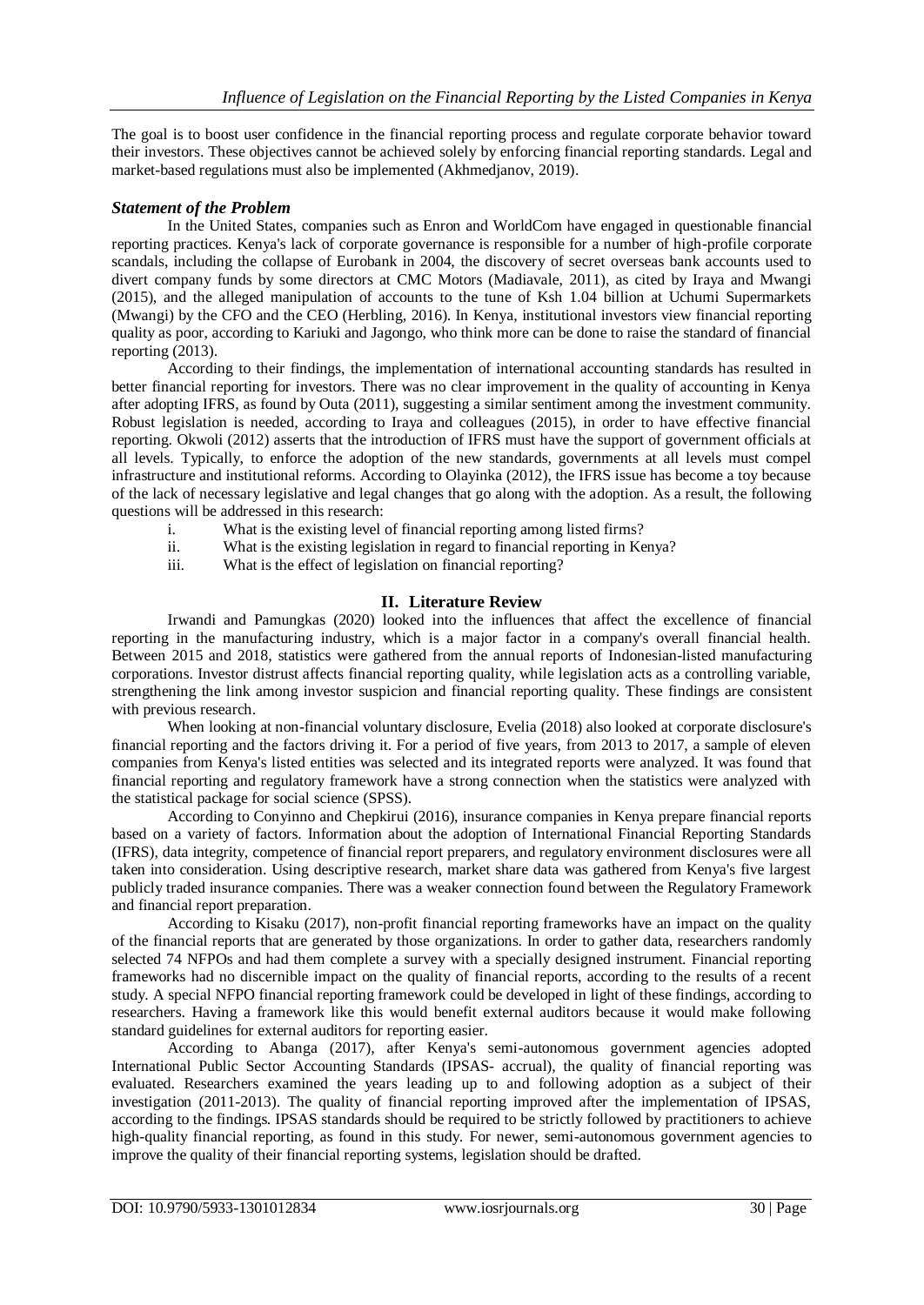To find out what affects the quality of public sector financial reporting in Kenya, Onyulo (2017) did a study. Kenya's Ministry of Environment and Natural Resources carried out the research on five public entities, with management staff serving as both respondents and the unit of analysis. There is evidence to suggest that government regulations have significant impact on financial reporting, according to the findings. They must ensure that all public entities comply with appropriate controls and functional audit committees, as well as the full adoption of internationally recognized public accounting standards where quality reporting is adhered to in order to protect taxpayer resources while preventing waste and losses.

Using good corporate governance principles such as compliance with legislation and the use of internal control systems to improve financial reporting quality was the goal of Setiyawati, Hidayah, Rahmatika and Indriasih (2020). Survey data was used to compile the study's findings; questionnaires were distributed to participants. These findings show that adherence to legislation has a big influence on financial reporting quality. The influence is also going in the right direction, which means that if the rules and laws are followed correctly, financial reporting will be of high quality.

In Nigeria, Akande, Olowe and Olowe (2015) examined the extent to which public institutions adhered to accounting regulations' framework stipulations. Accounting Regulations that guide public institutions in the process of planning and delivering of financial reports have been examined in depth. On 50 respondents from the Ministry of Finance and the Office of the Accountant General of the State of Osun in Nigeria, descriptive statistical methods such as the Simple Percentage Method (SPM) and Chi-square were used. Osun State's regulatory framework appears to be associated with the state's financial report preparation and presentation, according to the study's findings.

There was a correlation found between five firm-specific characteristics and a company's level of compliance with the Ghana Stock Exchange's Financial Reporting Standards (Appiah, Awunyo-Vitor, Mireku, and Ahiagbah 2016). The study makes use of data gathered from 31 Ghanaian public companies between 2008 and 2012. Predictive variables are examined to see if they have an impact on IFRS corporate compliance levels using the random effect. The results show a positive correlation between the level of compliance and the size of the firm, the type of auditor, cross-listing and the sector On the contrary, firm age and leverage have a negative relationship when it comes to compliance. It has been discovered that profitability has nothing to do with a company's compliance level. The outcomes aren't affected by alterations in the model parameters.

## **III. Material And Methods**

The research used a systematic approach. Literature search from published sources and legislative and financial reporting reviews comprised the study. Content analysis and structured documentary guides were used to extract data from published and unpublished sources. A variety of data bases or mixtures of information sources were used to handle different goals of the research. Data were collected from the works review for each specific purpose. It was decided to advance the content and give it face validity by using a combination of professional opinions and collected works searches. The data was gathered from a variety of sources, including Google Scholar, Scopus, Science Direct, Eric, and the Directory of Open Access Journals (DOAJ), and was supplemented by an increase in the number of document references used. Key words were combined with an array of search string commands that included parenthesis and other special characters to help narrow down the results. Listed companies were included in the search terms used by the researchers. Financial reporting was also included in the list of search terms. To synthesize information, we searched published peer-reviewed and grey literature from 2000 to 2020 and excluded 14 articles that had nothing to do with the topic.

## **Financial Reporting of Listed Firms**

## **IV. Result and Discussion**

Several studies have looked at the financial reporting of publicly traded companies both locally and internationally. The Nairobi Securities Exchange is one of Africa's largest stock exchanges, as well as the largest in East and Central Africa. Nairobi Securities Exchange As a result, it's gotten a lot of attention in financial reporting. The operationalization of the financial reporting quality and disclosure index has occurred. Audit committees and internal audit functions have a strong association, according to Gebrayel, Jarrar, Salloum, and Lefebvre, which has a positive impact on financial reporting as a result of the association (2018). The level of accuracy and completeness of financial reporting is the dependent variable in this investigation. The variables AQ and ADACC serve as proxies for estimating the value of this variable. Basic forensic accounting skills were examined by Chukwu, Umukoro, and Alabi (2019) to see how they affected financial reporting in Nigerian listed companies. According to the findings, financial reporting's credibility was evaluated. Corporate governance (CG) mechanisms applied in Saudi Arabian listed financial firms were examined by Alsaadi, Tijjani, and Falgi (2021). Discretionary accruals were used to gauge financial reporting at the time. Ansah Owusu (2000) investigated financial reporting in emerging capital markets: empirical evidence from Zimbabwe's stock exchange. In terms of annual reporting timeliness, 47 non-financial companies listed on the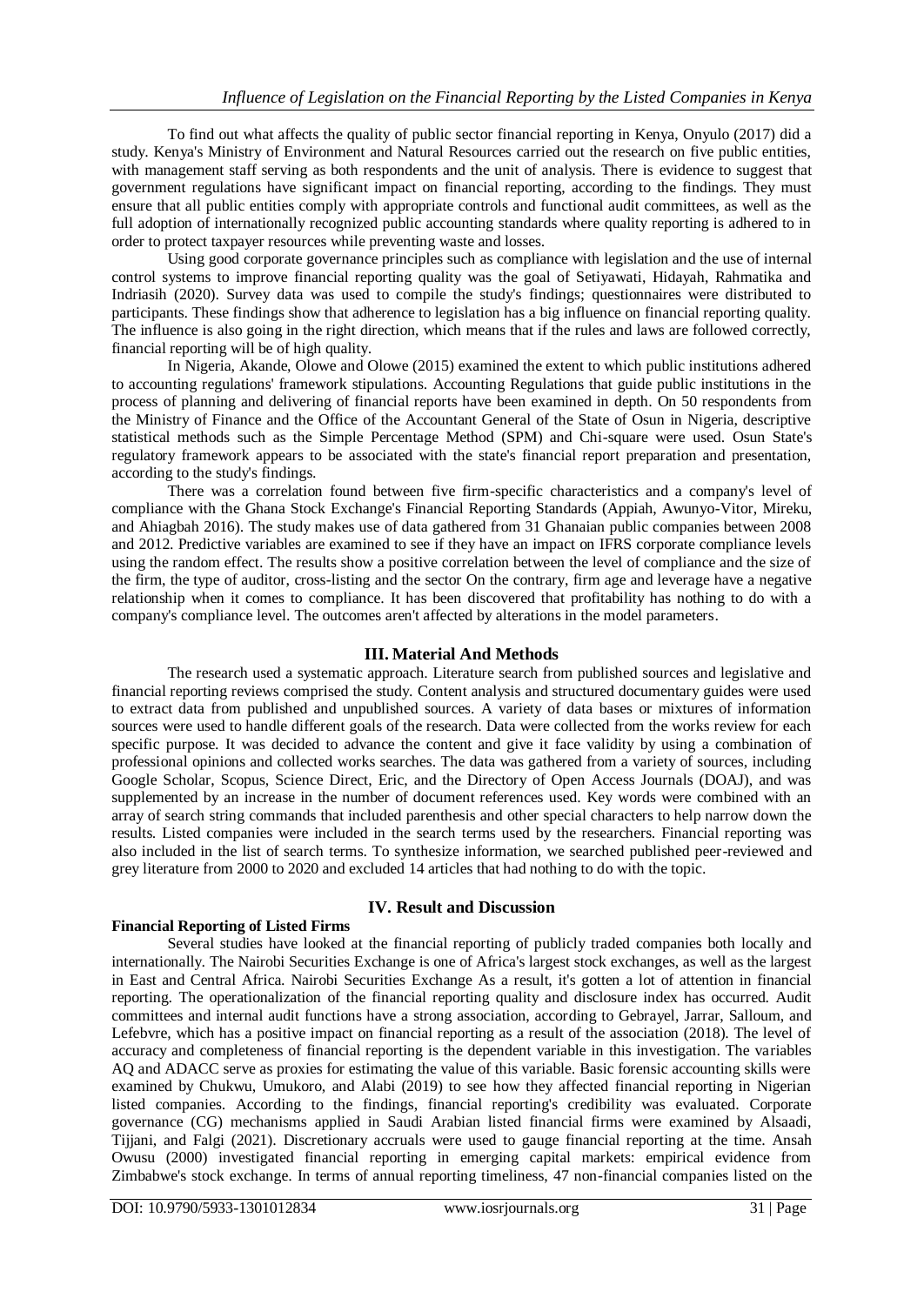Zimbabwe Stock Exchange evaluated financial reporting. A study by Agyei-Mensah (2011) looked at how listed Ghanaian companies use the internet and financial reporting to communicate. The internet reporting index was used to gauge financial transparency.

Kemei (2019) investigated in Kenya factors influencing the disclosure of social-environmental responsibilities in Kenyan listed companies' financial reports. The average disclosure index score was used to gauge the quality of financial reporting. According to Kukutia (2019), a survey of Kenyan publicly traded firms revealed that ethical accounting practices have a positive impact on financial reporting. Transparency, Understandability, Reliability, Relevance, and Comparability were all considered when grading financial reporting. For his dissertation, Rotich (2017) looked at the relationship between corporate management and public financial reporting. Fundamental Qualitative Characteristics like Relevance and Faithful Representation were operationalized in financial reporting, while Enhancing Qualitative Characteristics like Understandability, Comparability, and Timeliness were also considered. According to Matundura (2011), the Nairobi Stock Exchange is a significant determinant of financial reporting in Kenya. The transparency of financial reporting was gauged by the amount of financial information that was made available online. Kariuki and Oluoch (2020) looked at the impact of the size of the audit committee on the quality of financial reporting by Nairobi Securities Exchange-listed companies. Accounting for financial reporting was calculated by dividing total accounting by total accounting.

#### **Legislations in Regards to Financial Reporting of Listed Firms in Kenya**

Regulators from multiple industries have offered prudential guidelines and laws to help Kenya's financial reporting legislation. The Companies Act of 1978, which required companies to present financial statements, directors' and auditors' reports in their annual reports before 2017, applied to Kenyan businesses until that year. In addition to presenting a business review report, sustainability and future-oriented information in their annual report, the new Companies Act of 2015 (Kenya's Companies Act, 2015) requires compliance with IFRS as of 2017. It is possible for the Kenya Central Bank to issue prudential guidelines under the Banking Act of 2009, but the Insurance Act of 2013 mandates that the Insurance Regulatory Authority issue such guidelines. Banks and insurance companies are required by both prudential guidelines to prepare a corporate governance report. The International Financial Reporting Standards (IFRS) must be followed by insurance companies as well. A template for presenting financial statements is provided by the prudential guidelines for banks.

The Kenyan Company Act, Chapter 486, mandates the preparation of regular financial statements by all companies and specifies the minimum amount of information that must be disclosed in those statements. "Every company shall cause to be kept in the English language proper books of account with respect to:(a) all sums of money received and expended by the company and the matters in respect of which these receipts and expenditures take place; (b) all goods sales and purchases by the company; (c) the company's assets and liabilities," states Section 147. On top of all of this, a business has to adhere to any regulations imposed by the Acts under which it operates. Acts like the Banking Act, Insurance Act, and the Building Societies Act are examples of this type of legislation. Section 149 of the Companies Act imposes a corporate accounting obligation. It is mandatory for every corporation to prepare and submit to the Registrar of Corporations and all shareholders: the following financial statements The profit and loss statement and the balance sheet are two examples of financial statements. A company's balance sheet must give a true and fair view of the company's financial situation at the end of its fiscal year, and its profit and loss account must give a true and fair view of the firm's financial results for the fiscal year under Section 1 of Section 149 (Cap 486). A company's balance sheet and profit and loss account must comply with the Sixth Schedule of the Companies Act, as required by Section 149(2) of the Companies Act.

The second point of view focuses on the role of the regulators. Companies listed on the Nairobi Securities Exchange (NSE) are subject to a variety of Kenyan regulators, including the Institute of Certified Public Accountants (ICPAK), the Institute of Certified Public Secretaries of Kenya (ICPSK) as well as the Capital Markets Authority (CMA) (IRA). Listed companies must prepare corporate governance reports in accordance with the requirements of ICPAK, CMA, NSE, and IRA, while the corporate governance code of the CMA encourages listed companies to adopt integrated reporting on a voluntary basis.

## **Effect of Legislation on Financial Reporting of Listed Firms**

Only a few studies have looked at the connection between legislation and publicly traded company financial reporting. The research looked at studies conducted locally and internationally to see if legislation and financial reporting could be linked. The study gathered information on legislation, legal and regulatory framework in relation to financial reporting in order to get meaningful results. Some studies like Irwandi and Pamungkas (2020) found that legislation is a moderating variable that strengthens the link between investor distrust and financial reporting quality, but not all studies looked at legislation as an independent variable. Government regulations have a significant controlling effect on financial reporting, according to Onyulo (2017).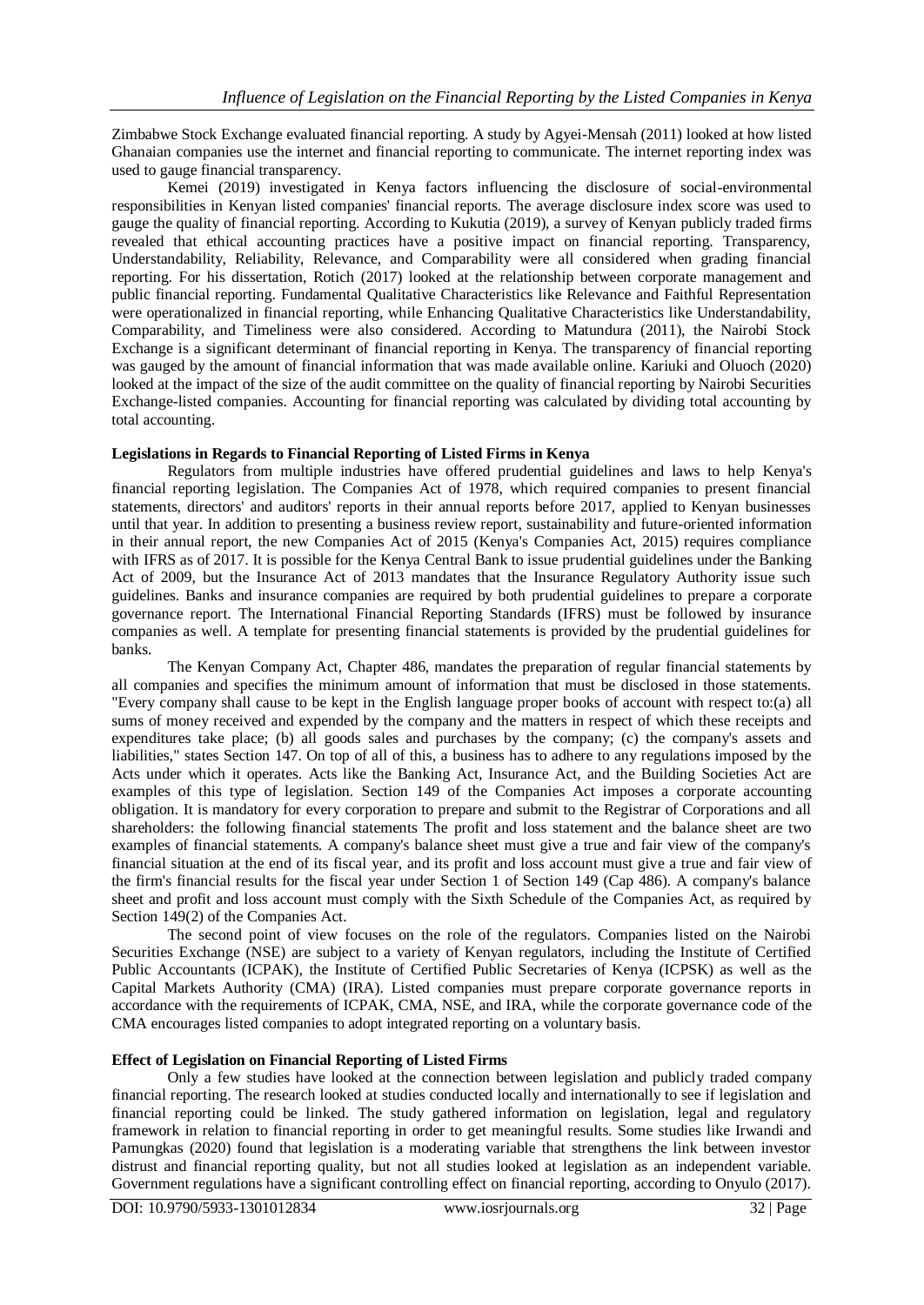To ensure that state entities follow established procedures and regulations, regulatory authorities are in charge of overseeing the compliance of those entities. Firm-specific characteristics have a negative significant association with financial reporting, according to Appiah, Awunyo-Vitor, Mireku, and Ahiagbah (2016).

According to Evelia (2018), financial reporting in Kenya has a strong connection to the regulatory framework. There was a weaker connection, however, found by Conyinno and Chepkirui (2016), between the Kenyan Regulatory Framework and the preparation of financial reports by Kenyan insurance companies. Furthermore, according to Kisaku (2017), financial reporting frameworks and the quality of financial reports among Not-for-Profit organizations were not significantly linked. They also conclude (in 2020) that the quality of financial reporting is greatly affected by whether or not companies comply with the laws and regulations in place. Osun State's regulatory framework appears to be linked to the state's financial report preparation and presentation, according to Akande, Olowe, and Olowe (2015). According to Abang'a (2017), legislations are needed to allow Kenya's newer, semiautonomous government agencies to put in place systems to improve the country's financial reporting quality.

#### **V. Conclusion and Recommendation**

This systematic review thoroughly investigated the relationship between financial reporting and legislation from different perspectives by research purpose, research methods, country of distribution, discipline, type of legislation and the distribution of publications over the years. Previous literature reviews on the relationship between financial reporting and legislation provided valuable knowledge and insight for future research. As a result of our research, we've discovered: When it comes to financial reporting, the primary goal of most studies was to examine the relationship between financial reporting and its determinants. However, when we look at secondary goals based on the variables studied, we find that the focus was primarily on financial reporting quality, followed by pure relationships between determinants and financial reporting. A secondary research method based on stock market secondary data, survey, and qusai-natural experiment was found to be the primary research method. Another finding is that the majority of published studies come from developed countries, with only a few from emerging markets in Asia. Only a few studies of this nature were conducted in Kenya and published. There was no collaboration with other disciplines, which could create new research opportunities by introducing new collaboration with other disciplines. Fourth, all of the studies were conducted in the context of finance and accounting. In addition, we discovered that the majority of research was carried out by publicly listed companies on the stock market, then by government or semi-government organizations, and finally by non-profit making organizations. A six-year-old study that examines how financial reporting and legislation are related shows that this topic is still new and hasn't been thoroughly explored because the first study on it was published in 2000, and it can be classified as an immature one that requires additional research. As this study aims to gain knowledge from existing studies, as well as discover gaps, it suggests an exploration of previously unexplored avenues for future research. This is because mainstream studies have shown that financial reporting and legislation phenomena have a great opportunity to be extended further.

As a result of the paper's findings, it is recommended that legislation and regulations be regularly updated to reflect IFRS changes and updates. IFRS and local legislation should be aligned in multinational accounting procedures so that they can prepare a single set of financials relevant across jurisdictions. All publicly traded companies should use the same reporting templates, which the regulator should standardize. The results of this research show that legislation has an impact on the financial reporting of publicly traded companies. The findings also revealed the need for additional research in areas not covered by this study. The scope of this investigation was limited to companies that are listed on the NSE. It'd be interesting to see how other businesses that aren't listed do in terms of the legislation under study. Different variables than the ones addressed in the current study could be used to conduct a similar study. For this reason, it's important to keep up with current research in order to align and converge with the International Financial Reporting Standards (IFRS). Finally, the review of this paper is limited to the following databases for the collection of articles (Google Scholar search engine, Scopus, Science Direct, Eric, DOAJ) In addition to the fact that the research was restricted to articles titled "Financial Reporting" and "legislations/regulatory framework," this investigation could be broadened by searching for articles by abstract instead of just titles.

#### **References**

- [1]. Abang'a, A. O. G. (2017). *Determinants of quality of financial reporting among semi-autonomous government agencies in Kenya* (Doctoral dissertation, Strathmore University).
- [2]. Agyei-Mensah, B. K. (2011). Corporate financial reporting: firm characteristics and the use of the internet as a medium of communication by listed firms in Ghana. *Available at SSRN 1887369*.
- [3]. Akande, A. A., Olowe, S. O., & Olowe, F. T. (2015). Accounting Regulatory Framework And Public Institutions'compliance In Nigeria.
- [4]. Akhmedjanov, K. (2019). Accountancy Reform And Prerequisites For The Preparing Of Financial Statements Under Ifrs In The Republic Of Uzbekistan. *Theoretical & Applied Science*, (7), 86-92.